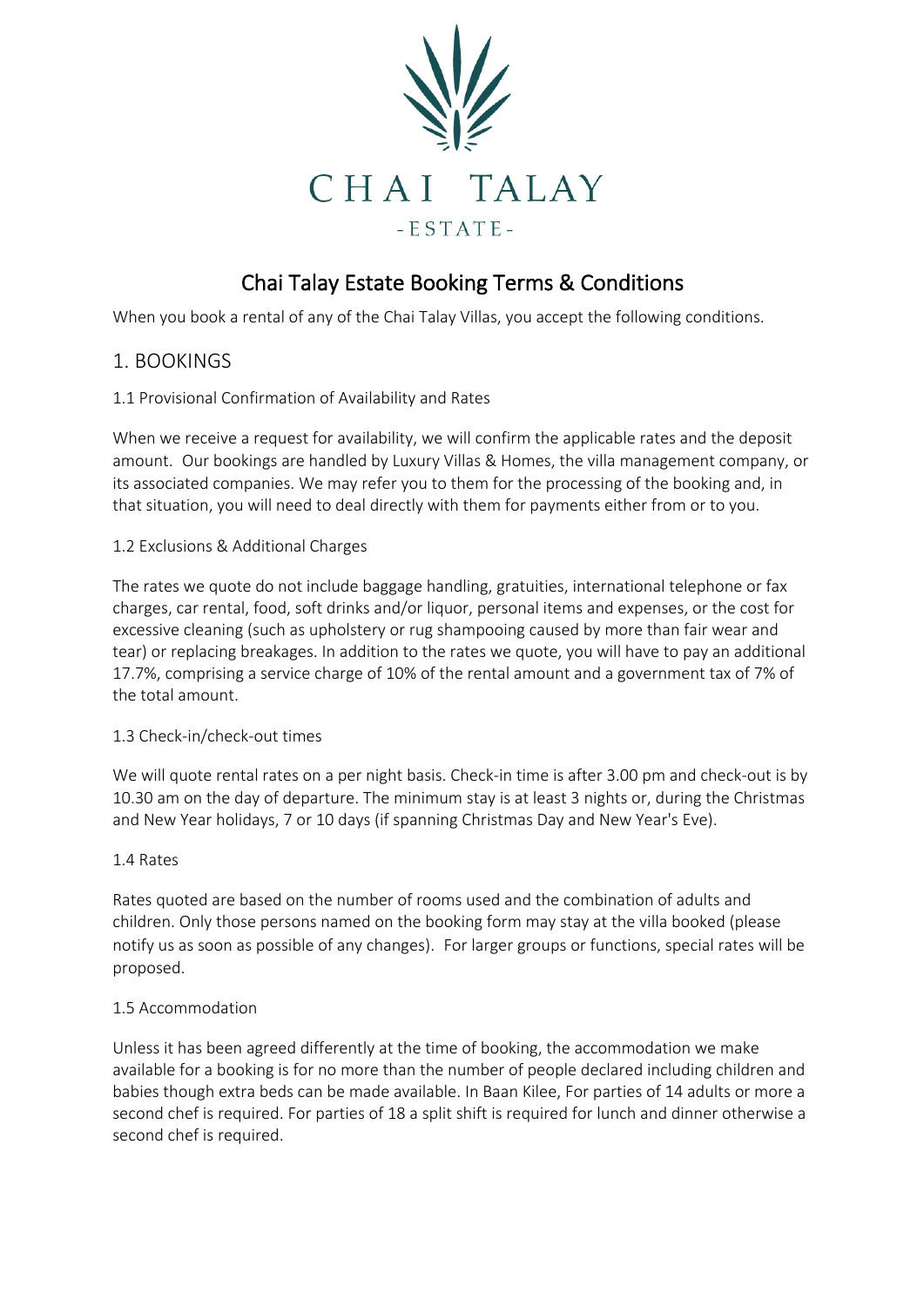#### 1.6 Initial Deposit

We must receive an initial deposit of 30% or 3 days of the full rental amount (whichever is the greater) together with the completed Guest Booking Form before a confirmation can be issued. No contract will be issued between us and you until funds have been received and accepted by us. Deposit transactions and proof of transfer are required within 48 hours, with final transfer being completed within 5 banking days of us notifying you of your booking and if funds are not received, we have the right to cancel the booking and we may allocate the Samui villa to another client. If the booking is cancelled, cancellation charges will be payable in accordance with the cancellation clause below. Before the booking is confirmed and a contract comes into existence, we reserve the right to increase or decrease the agreed prices. No contract will exist between us and you until we receive the required payment.

# 2. PAYMENT

Final payment consisting of the remaining balance must be received by us at least 90 days before the guest arrival date (or 100% together with the Reservation Form if booked less than 90 days in advance of arrival). Failure to make the final payment on a timely basis will make reservations subject to automatic cancellation. All rates for accommodation are quoted in US dollars. If the booking is made within 30 days of the arrival date, you must pay 100% of the rental amount at the time of booking. If we do not receive the balance by the due date, we reserve the right to cancel the booking and cancellation charges will apply.

- For rentals beginning more than 75 days after the date of the booking request - a deposit of 20% of the total rental amount is payable

- For rentals beginning 75 days or less after the date of the booking request - the total rental amount is payable as deposit

- Where a 20% deposit applies to the booking, the Guest must pay the remaining 80% balance not less than 75 days before the scheduled arrival date.

### 3. CANCELLATIONS TO RESERVATION

If we wish to cancel the booking, we must give written notice of this to you and if you wish to cancel the booking you must give written notice of that to us. The cancellation will take effect when the written notice is received, and the following cancellation charges will be payable depending on when the notice of the cancellation is received in writing:

More than 30 days before arrival date:

All payments will be forfeited but credited for 9 months from the date of the cancellation. The credit amount can be applied by you towards another reservation within the following 9 months.

30 days before arrival date or even later or bookings for the Christmas or New year periods:

All payments will be forfeited. A full or partial refund is applicable only if we secure another reservation for some or all of the cancelled dates. These cancellation charges also apply if we cancel the booking because you have not paid any balance which is due. If the dates of the booking need to be changed or amended, this will be treated as a cancellation of the original booking and cancellation charges may apply. Any change to the original reservation is subject to our approval If you choose to terminate your rental period early, this will be treated the same as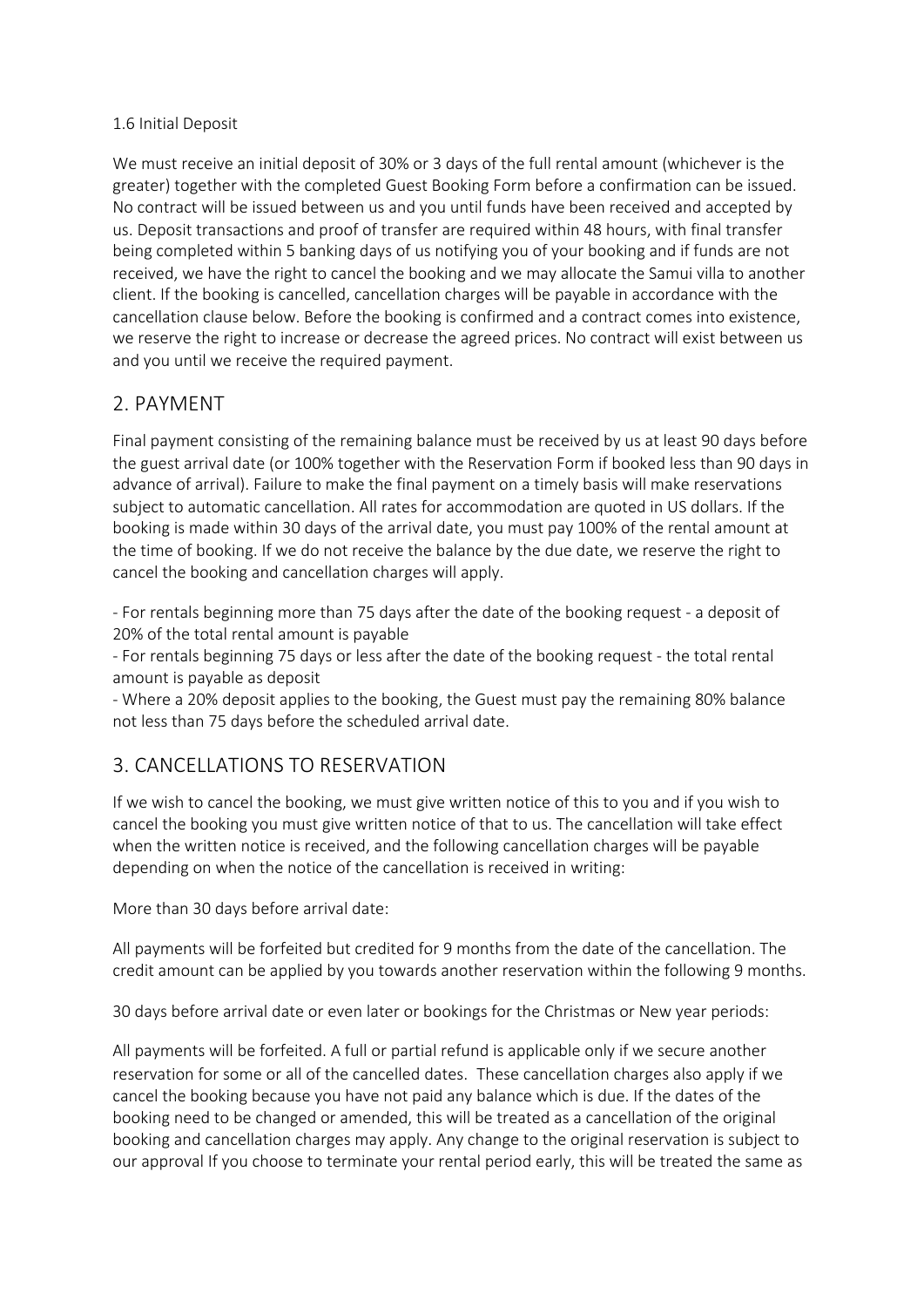a cancellation for the remaining period and a penalty will be applicable as in the other terms for cancellation.

- 20% of the total rental amount will be forfeited if the cancellation is made more than 60 days before the start of the rental period

- 50% of the total rental amount will be forfeited if the cancellation is made between 30 and 60 days before the start of the rental period

- 100% of the total rental amount will be forfeited if the cancellation is made between 1 and 29 days before the start of the rental period

- For no-show: 100% of total rental amount will be forfeited

#### 4. ALTERATIONS AND CANCELLATIONS BY US

Though it is unlikely that we will have to make any changes to confirmed arrangements, it does occasionally happen, and we will advise you at the earliest possible date. If, for any reason beyond our control, we are unable to provide you with the booking for the Villa that we have previously agreed, we reserve the right to cancel the reservation. For example, if the property is damaged or rendered unusable, or is sold, we will have to cancel the booking and refund you in full (and we shall absorb any bank transfer charges). Except for the return of your previous payments we shall not be liable for any further obligations or claims by the client. We will, of course, help you as much as possible to find alternative accommodation and, if we had agreed a special rate with you, will endeavour to find another time when you can stay with us for the same rate.

#### 5. REGISTERED GUESTS

Please bring photocopies of everyone's passport with you. Otherwise, the Samui villa manager will check your passports and make the copies. It is a requirement of Thailand Immigration that only those persons stipulated on the booking form may stay at the property as guests. Please notify us as soon as possible of any changes. The number of people staying at the property must not exceed the maximum capacity indicated in the Booking Form, except in the case of infants (under two years old). Should we or any staff find that the number of people staying at the property exceeds that on the booking form, additional guests will be subject to a per person, per day surcharge and may be asked to vacate the Samui Villa. Prior approval of reservations must be sought any pets to be brought to the villa. We reserve the right to reject any such requests but would look favourably on acceptable service animals.

Guests may occasionally wish to invite other people to join them at the villa for daytime or evening socializing. This can place a pressure on the villa's staff and resources so we do ask guests to give at least 24 hours advance notice and to accept that some additional costs may need to be passed on.

#### 6. INSURANCE

It is a condition of the booking that the entire party must arrange its own comprehensive travel insurance cover (including cancellation, flight delays, loss and damage to baggage and other property) and health insurance (including evacuation and repatriation coverage). Neither we nor any staff are responsible for any and all claims, including any accidents related to the use of the Villa facilities or locally procured third party services such as, watercraft, water sports, jeep or motorbike rental etc. As deposits and rental payments are not refundable after a reservation has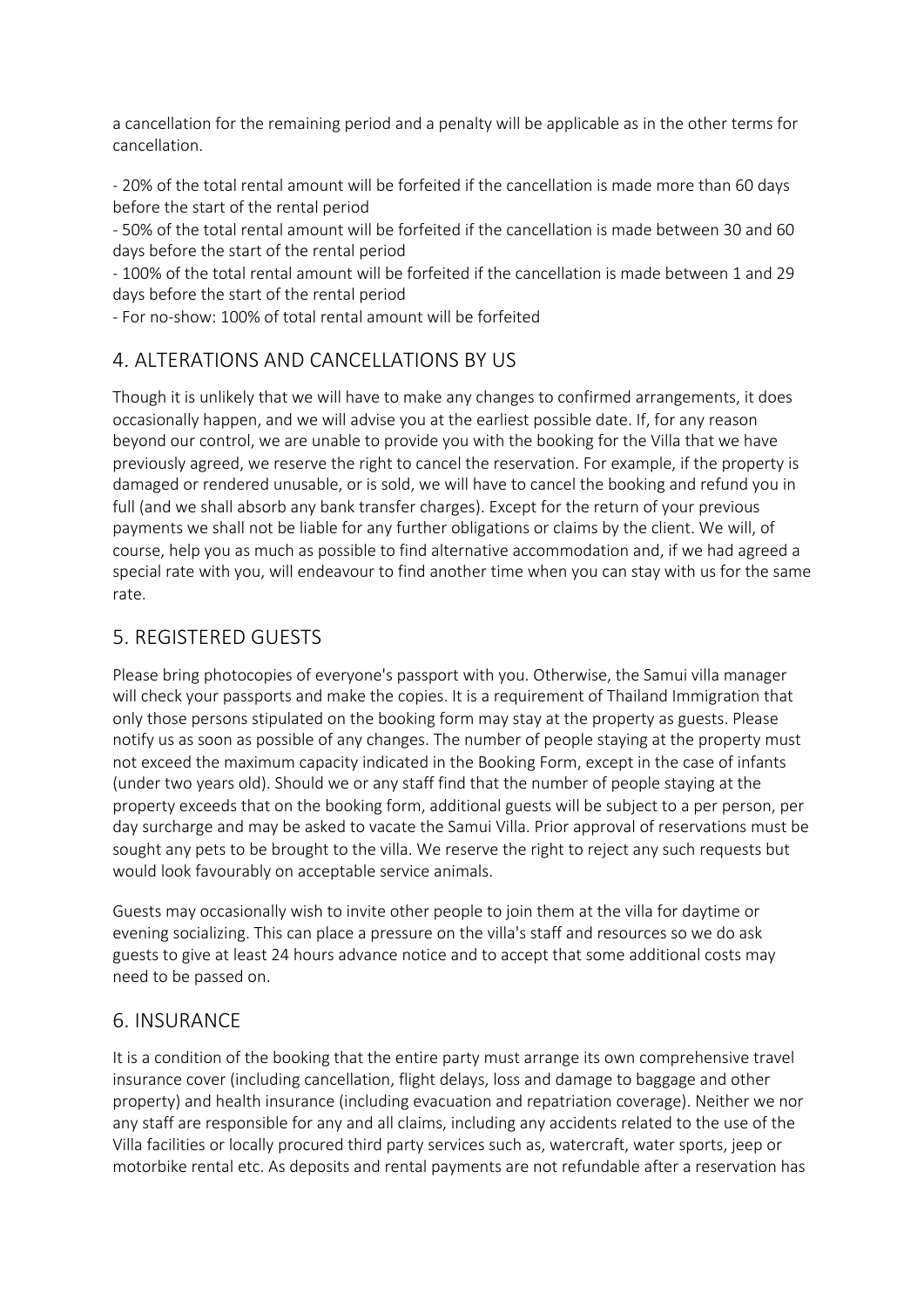been confirmed, we highly recommend that insurance cover purchased by the booking part should be an all inclusive travel insurance which covers all your expenses if you have to cancel your journey, need medical treatment overseas or emergency evacuation, or extra costs because of luggage delay or loss, etc. Neither we nor any staff shall be responsible for any delay, additional expense or inconvenience caused directly or indirectly by events outside our control such as civil disturbances, fires, floods, severe weather, acts of God, acts of Government etc.

# 7. LIABILITY

In no circumstances will you hold us or any staff responsible for any loss, expense, damage, claim or injury either directly or indirectly, consequential or otherwise whatsoever, however caused or incurred, whether arising in contract or otherwise in law or equity as a result of rendering of the services or accommodations as described or substituted, or by reason of military action, revolution or acts of God, or by any staff, agents, employees, subcontractors, servants or third parties whatsoever supplying any of the services or accommodations herein or as substituted. If any accommodations and/or services are substituted, we will act at all times in good faith and use its best efforts to substitute with accommodations and/or services of a type comparable to or better than those originally contracted. We, at our sole and unfettered discretion, reserve the right to refuse or discontinue service to any person(s) and/or to rescind any contract for accommodations or guest services. By acceptance of this contract and or the transfer of the 50% down payment, it is assumed by us that this requirement has and will be complied with in full.

### 8. COMPLAINTS AND PROBLEMS

Each Villa building is to the same overall standard, quality and finish but there are small differences in style and décor. The descriptions provided by us on the website and elsewhere are made in good faith. Neither we nor any staff accept any responsibility for any modifications made which are not mentioned here or anywhere else. Neither we nor any staff accept responsibility for the breakdown of the supply of water, or electricity, nor of swimming pool filtration systems, though we will use our best endeavors to arrange for any such problems to be solved quickly. If there are any problems during the rental period, which could not be solved by dealing directly with the local staff, contact us immediately and we will use our best endeavors to rectify the situation. We will do as much as can be reasonably expected to avoid and rectify any problems that may occur, but cannot be held responsible for any problems. Any complaints must be notified to us within 24 hours of the occurrence giving rise to the complaint. Should a problem remain unsolved please make a complaint in writing to us within14 days of the completion of the rental period. If the Villa is vacated before the end of the rental period without mutual agreement this may result in the loss of all rights to compensation. No complaints will be considered if made after the departure date or if not acknowledged by the villa owner. Because the water table on the island is rich with minerals, high mineral content can occasionally enter the pool filter system and this can result in the swimming pool being unattractive or unusable for a period while the filter system clears the problem. If this happens, you and we agree that loss of the use of the pool has a value equal to 20% of the daily rate payable for the Villa and we shall refund you 20% of the daily rate for each full 24 hour period during your stay when the pool is unusable. We also agree that, if the pool remains unusable for 3 days or more, you are entitled to cancel the rest of your stay at the Villa on the following basis: we will, in that situation, work with Samui Villa & Homes to provide you with an alternative villa for your party to stay in (for the same daily rate) and, if that is not possible, we will refund to you the daily rate for the cancelled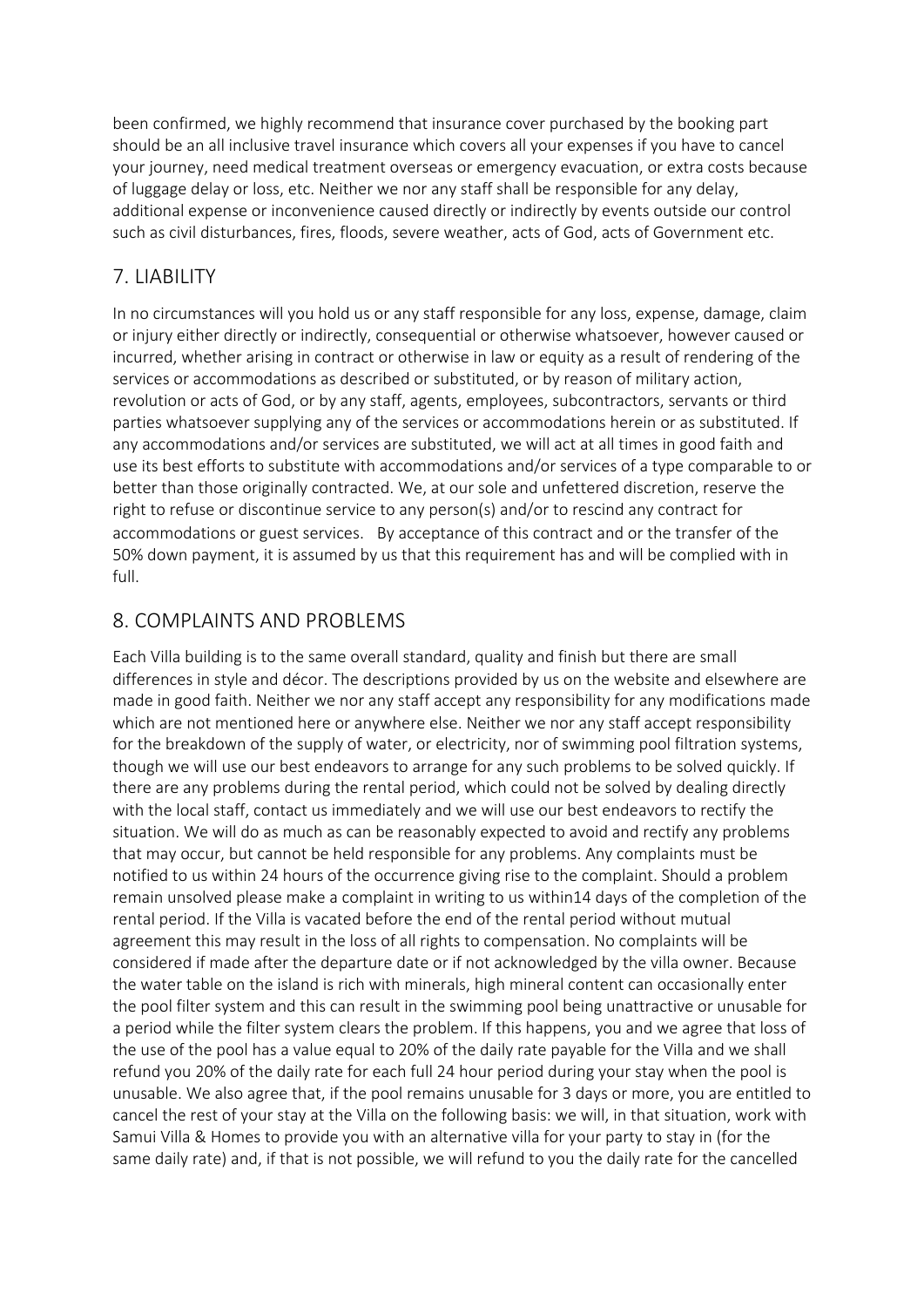days which you have paid minus any agency commissions which may have been paid or deductible in respect of your booking.

# 9. CONDUCT & BEHAVIOUR

As the person signing the contract, you are responsible for the correct and appropriate behaviour of the guests staying at the Villa. If any member of the party does not behave as required by these Terms and Conditions, we or any staff may at our or their absolute discretion ask the offending guest or guests to vacate the Villa immediately. In such a case, this will be treated as a cancellation of the original booking and no refund can be claimed from us.

#### 10. SOCIAL RESPONSIBILITY

It is prohibited to act unlawfully in any way whatsoever and to bring in and/or use/consume any illegal substances. We reserve the right to notify the local authorities of any offenders. In addition, in line with its moral duty and respect for local employees, as well as for the safety of our valued guests, guests may not bring non-registered persons back to the villa under any circumstances. We reserve the right for us or any staff to request anyone to vacate a property at any time.

### 11. STAFF AT THE VILLA

The service charge is 10% additional to the villa booking fee. Including in those services is the cooking for in–villa dining and snacks (see webpage for details), concierge service, shopping service and villa cleaning. Extra services such as those of catering for a party and/or drivers can usually be sourced. Please give ample notice as soon as possible; especially at peak holiday seasons and we shall try to assist. We assume no liability for such contracted staff. The rates for these services will be provided in advance and shall be paid by you as incurred.

# 12. LINEN, TOWELS & LAUNDRY

Linen and towels are included in the Villa. These are normally changed every three (3) days. If you require more frequent changes please contact the villa staff manager. We will bear the cost of, and will arrange, basic laundering of your clothes but will sub-contract this service to an external laundry company. Neither we nor any staff shall be liable to you for any loss or damage which occurs during the external laundry service. Laundry facilities are available for the guests to use themselves and are free of charge (though we take no responsibility for accidents or damage resulting from poor water quality or unexpected chemicals). Outside laundry and dry cleaning services are also available for a small service charge and must be paid at the time incurred.

In the event that we provide a complimentary laundry service, we will use external contractors and will take no responsibility for loss or damage to your clothing items.

### 13. MINIBUS & TRANSPORTATION

For Baan Kilee and Baan Ora Chon guests, the villa offers a dedicated Minibus and driver for up to 10 passengers in addition to local taxis. We use external drivers for this service, and advance booking is required. We retain a booster seat at the Villa for use in the minibus and one child's car seat, but we do recommend brining your own with which you are familiar. Other villas may avail of this service if available.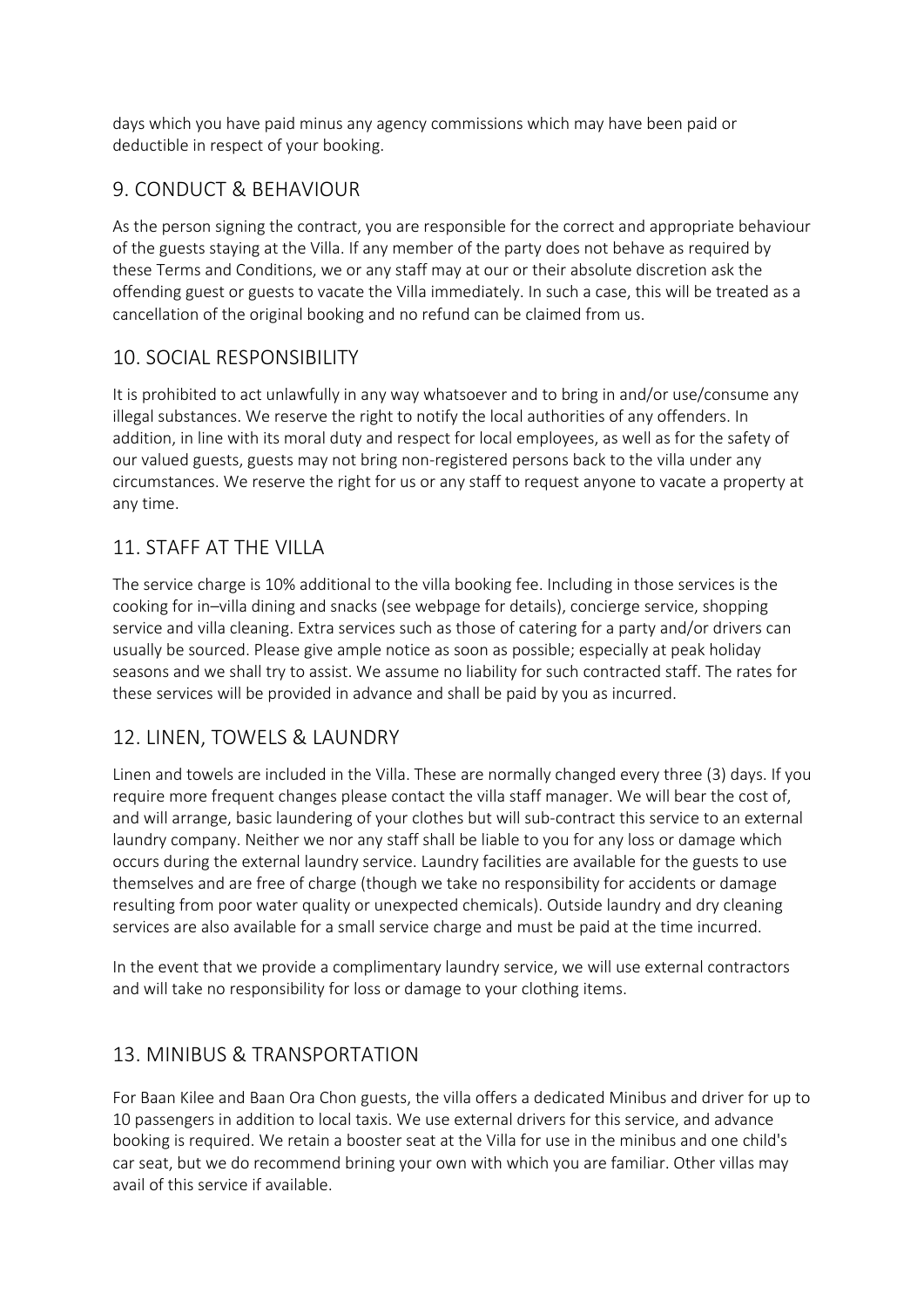The minibus will make one complimentary trip (for 10) to Chaweng during your stay and thereafter it is bookable on request and charged to the guests account.

# 14. VALUABLES

Any valuables left at the Koh Samui villa are left at your own risk. Neither we nor any staff are responsible for their loss or damage. Please make sure that you do not leave valuables lying around. There are safety boxes available in each bedroom.

# 15. DUE CARE AND SUPERVISION

As part of this agreement, guests are required to take care when staying at the villa and be especially watchful of children playing in the gardens, near the entrance of the Koh Samui villa, in the staircases, close to any glass doors, windows or pergolas, in the pool area and in the pool and on all the indoor and outdoor staircases, and the steps down to the beaches. Guests recognise that stone paving around the pool area can also be slippery when wet and, accordingly, guests must take extra special care when walking wet in the bedrooms and bathrooms and around the pool area and should not enter the living/dining area or the kitchen when still wet from the pool or rain. We are not responsible for damage or injuries arising as a result of ignoring this.

### 16. SMOKING POLICY

Please note that smoking is prohibited inside enclosed spaces at the Villa (including bedrooms, the living and dining areas). We have provided ashtrays and external areas suitable for smoking. If any stains, odours or other damage is caused to interior spaces as a result of smoking from guests during a stay at the villa, the guests will be charged for the costs of restoring the interiors (including furnishings) to their original condition (this may include at deep clean and/or repainting or replacement).

### 17. NOISE

We have to be respectful about the effect that noise we make will have on our neighbours. For functions using power-amplified music (e.g. disco or live bands) there are certain locations (closer to the beach) where noise will be less disruptive and we ask for those areas to be used for evening/night-time functions and for the music in those places to be turned down from midnight. For normal amplified sound (the villa's music system), we ask that the music be restricted to indoor speakers, if requested, from 11p.m. onwards.

### 18. APPLICABLE LAW

These Terms and Conditions and any contract to which they apply are governed in all respects by Hong Kong law and the Hong Kong courts only shall have jurisdiction in relation to any claim or dispute arising out of, or connected with them.

### 19. AGREEMENT

By signing the Booking Form, you confirm that you agree that the above Terms and Conditions will apply to your reservation.